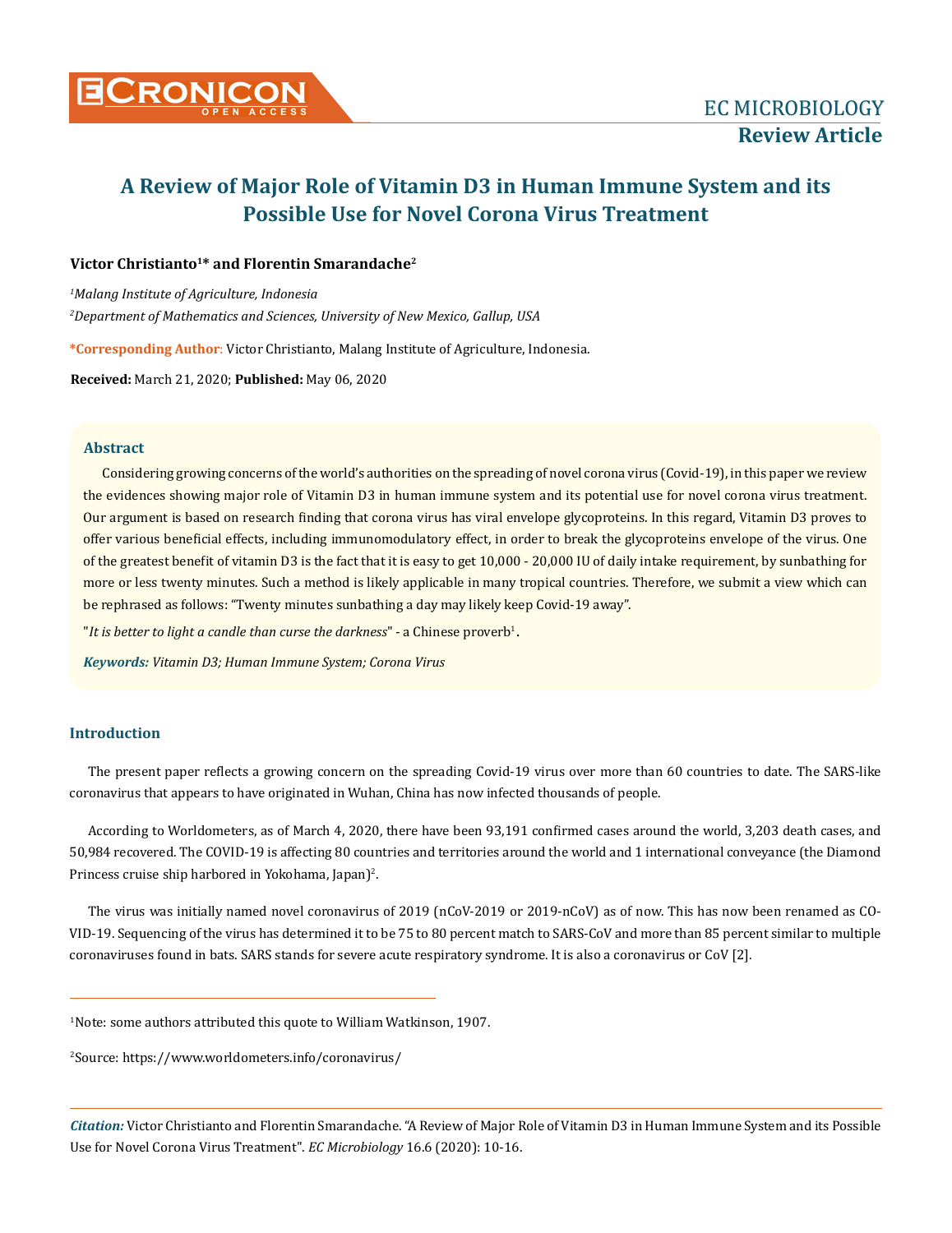Despite this gloomy picture, there is also news reporting that all corona patients in 3 countries, including Vietnam and Nepal have recovered<sup>3</sup>. Therefore, there is ground to be hopeful that cure does exist.

Inspired by a recent video lecture by virus expert, Prof. Luc Montagnier [1], in this paper we will review some evidences suggesting immunomodulatory effect and other benefits of Vitamin D/D3 as potential way to Covid-19 treatment.

#### **A short review of the basics of respiratory medicine**

Covid-19 belongs to respiratory diseases related to viral pneumonia. Studies show that there are glycoprotein shells covering the corona viruses, which make it difficult to break the virus.

First of all, let us review some basic facts from textbooks of respiratory medicine:

- Oxford Handbook of Respiratory Medicine wrote regarding viral pneumonia, which can be rephrased as follows: Viral UR-TIs are normal, yet commonly self-restricting, and are typically overseen in the network. Viral pneumonia is less normal yet is progressively genuine and typically requires hospitalization. Viral pneumonia in the immunocompetent is uncommon and regularly influences kids or the old; flu strains are the commonest cause in grown-ups. Studies recommend that infections are perceivable in 15 - 30% of patients hospitalized with pneumonia. Infections may cause genuine respiratory disease in the immunocompromised (especially patients with discouraged T-cell work, for example following organ transplantation). CMV is the commonest genuine viral pathogen that influences immunocompromised patients. Flu, parainfluenza, rSV, measles, and adenovirus may likewise cause pneumonia in the immunocompromised, despite the fact that analysis of these infections is troublesome and contamination is generally undetected [3].
- Shen Wei Lim in ERS Handbook of Respiratory Medicine wrote on influenza and pandemic which can rephrased as follows: Flu is profoundly transmissible. Human-to human transmission happens through huge bead spread and direct contact with emissions (or fomites).

Treatment: There are two principle classes of medication that are dynamic against flu. The M2 particle channel inhibitors, amantadine and rimantadine, are viable against flu A. Be that as it may, their utilization is thwarted by the quick rise of protection from these medications together with a high rate of symptoms.

Antibiotics are generally prompted for patients with flu related pneumonia or patients with serious flu disease who are at high danger of creating auxiliary bacterial contaminations. The utilization of corticosteroids in serious flu can't be routinely supported dependent on current information; observational accomplice contemplates led during the 2009 H1N1 pandemic have detailed blended outcomes including expanded mischief [4].

Therefore, it seems we can conclude for now that even though there are recommended for such a viral pneumonia, there is no clear suggestion for treatment in a pandemic situation.

In this regards, inspired by a recent video lecture by Prof. Luc Montagnier, a renowned virus expert, we will discuss immunomodulatory effect and other advantages of Vitamin D, especially D3.

3 Source: https://japantoday.com/category/world/all-16-of-vietnam%27s-coronavirus-sufferers-cured

*Citation:* Victor Christianto and Florentin Smarandache. "A Review of Major Role of Vitamin D3 in Human Immune System and its Possible Use for Novel Corona Virus Treatment". *EC Microbiology* 16.6 (2020): 10-16.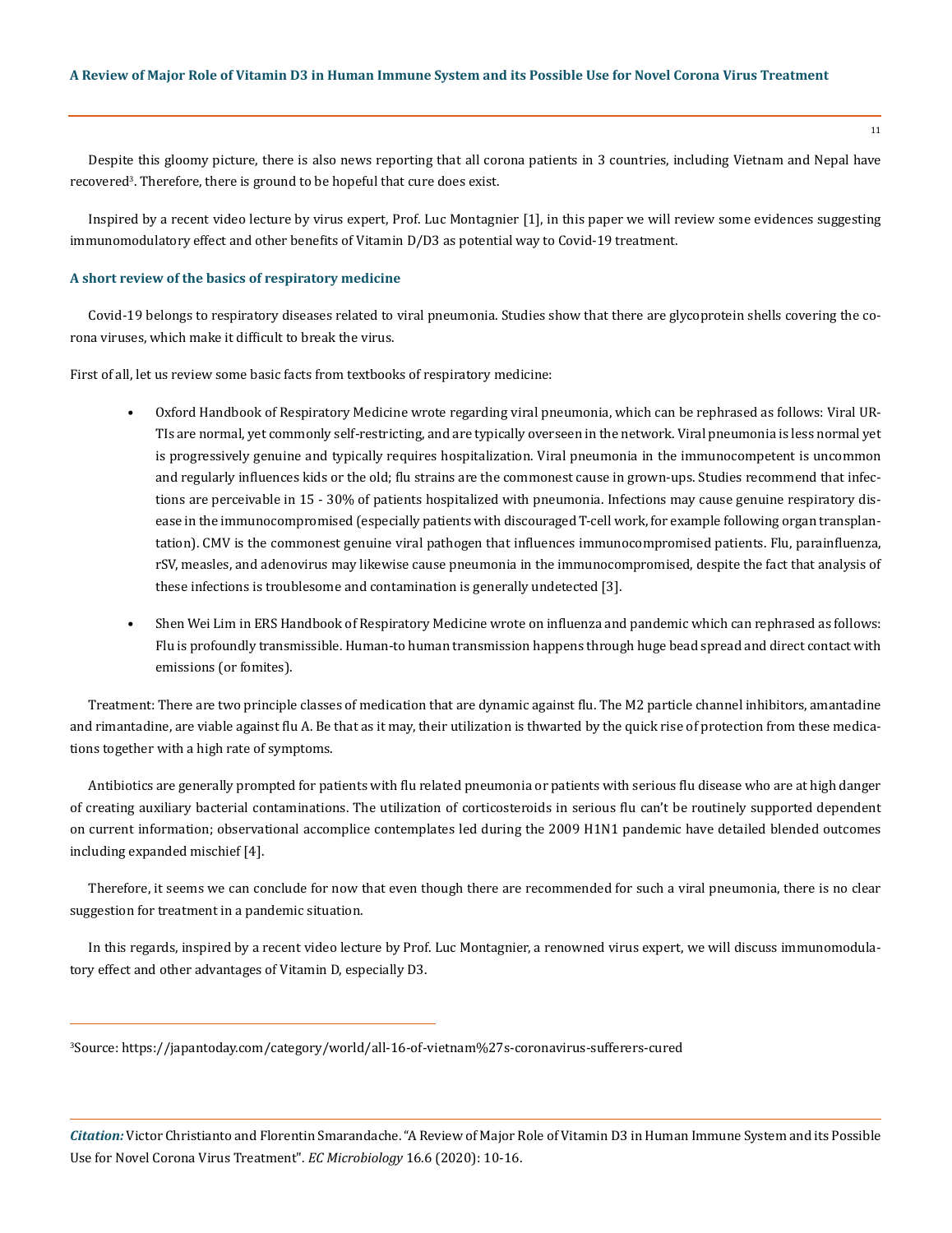#### **Short review of immunomodulatory effect and other advantages of vitamin D/D3**

In this section, we will review some advantages of Vitamin D and D3 for possible treatment of Covid-19.

Jeremy Beard., *et al*. wrote on major role of Vitamin D in regulating immune system, which can be rephrased as follows: Nutrient D has for some time been perceived as fundamental to the skeletal framework. More current proof recommends that it additionally assumes a significant job managing the invulnerable framework, maybe including safe reactions to viral contamination. Interventional and observational epidemiological investigations give proof that nutrient D insufficiency may give expanded danger of flu and respiratory tract contamination. Cell culture tests bolster the postulation that nutrient D has direct anti-viral impacts especially against enveloped viruses. In spite of the fact that nutrient D's enemy of viral instrument has not been completely settled, it might be connected to nutrient D's capacity to up-manage the counter microbial peptides LL-37 and human beta defensin 2. Extra examinations are important to completely clarify the efficacy and mechanism of vitamin D as an anti-viral agent [6].

We continue with a review of inflammatory research. Mag Mangin., *et al*. wrote on relation between Vitamin D and inflammatory disease, which can be rephrased as follows: Inflammation is accepted to be a contributing element to numerous constant maladies. The influence of nutrient D deficiency on inflammation is being investigated however examines have not exhibited a causative impact. Inflammation is associated with numerous incessant illnesses and concern has been raised about the influence of nutrient D deficiency on inflammatory forms. At the point when studies found a relationship between inflammatory infections and low serum 25-hydroxyvitamin D (25(OH)D), further research discovered proof of low nutrient D in a huge fragment of everybody. This drove a few specialists to announce an overall pandemic of nutrient D deficiency and to prescribe nutrient D supplementation. Specialists are discussing the definition of nutrient D deficiency and the fitting nutrient D portions, while further research is being done to decide whether nutrient D supplementation has the expected impact [5].

A possible mechanism of vitamin D metabolism is shown in figure 1 below.



*Figure 1: Synthesis and metabolism of Vitamin D. Sequential metabolic processes convert biologically inactive, parental vitamin D into active metabolites [5].*

*Citation:* Victor Christianto and Florentin Smarandache. "A Review of Major Role of Vitamin D3 in Human Immune System and its Possible Use for Novel Corona Virus Treatment". *EC Microbiology* 16.6 (2020): 10-16.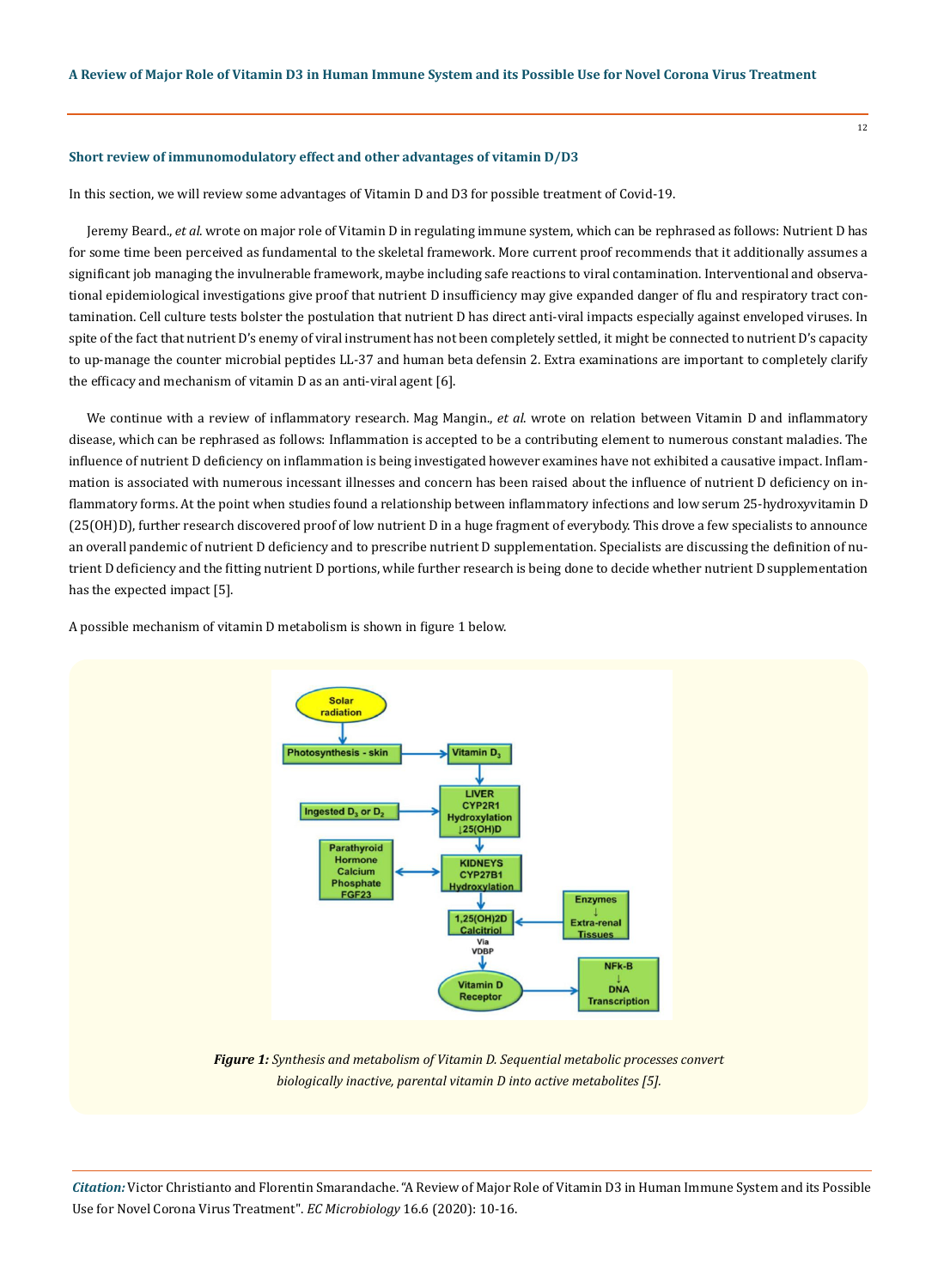

Another paper studies the interplay between vitamin D and viral infections and its metabolism mechanism is as shown in figure 2 below.

*Figure 2: Vitamin D and induction of antimicrobial peptides against viral infection. Vitamin D-induced antimicrobial peptides (LL37 and HBDs) via VDR and RXR dimerization act against viral infections through (1) binding to FPRL1 and CCR6 for recruiting immune cells to site of infection; (2) activation of innate immunity by transactivation of the EGFR; (3) clearance of viral infection through mitochondria! membrane depolarization and release of cytochrome c; (4) down-regulation of cell entry, replication, and viral release; (5) protection of viral RNAs from degradation and induced immunity response through TLRs activation; (6) and direct effects on virions. Abbreviation: Epidermal growth factor receptor (EGFR), formyl peptide receptor-like 1 (FPRL1), human p-defensins (HBDs), retinoic X receptor (RXR), toll-like receptor (TLR), and vitamin D receptor (VDR). After Teymoori-Rad., et al [9].*

And for the last quote is from a not-peer-reviewed manuscript by William B Grant., *et al*. which can be rephrased as follows: Low nutrient D status in winter licenses viral pandemics. During winter, individuals who don't take nutrient D supplements are probably going to have low serum 25-hydroxyvitamin D [25(OH)D] fixations. Nutrient D can diminish the danger of viral plagues and pandemics in a few different ways. To start with, higher 25(OH)D focuses decrease the danger of numerous constant ailments, including tumors, cardiovascular ailment, interminable respiratory tract diseases (RTIs), diabetes mellitus, and hypertension. Patients with interminable illnesses have fundamentally higher danger of death from RTIs than in any case solid individuals. Second, nutrient D decreases danger of RTIs through three components: keeping up tight intersections, killing encompassed infections through acceptance of cathelicidin and defensins, and

*Citation:* Victor Christianto and Florentin Smarandache. "A Review of Major Role of Vitamin D3 in Human Immune System and its Possible Use for Novel Corona Virus Treatment". *EC Microbiology* 16.6 (2020): 10-16.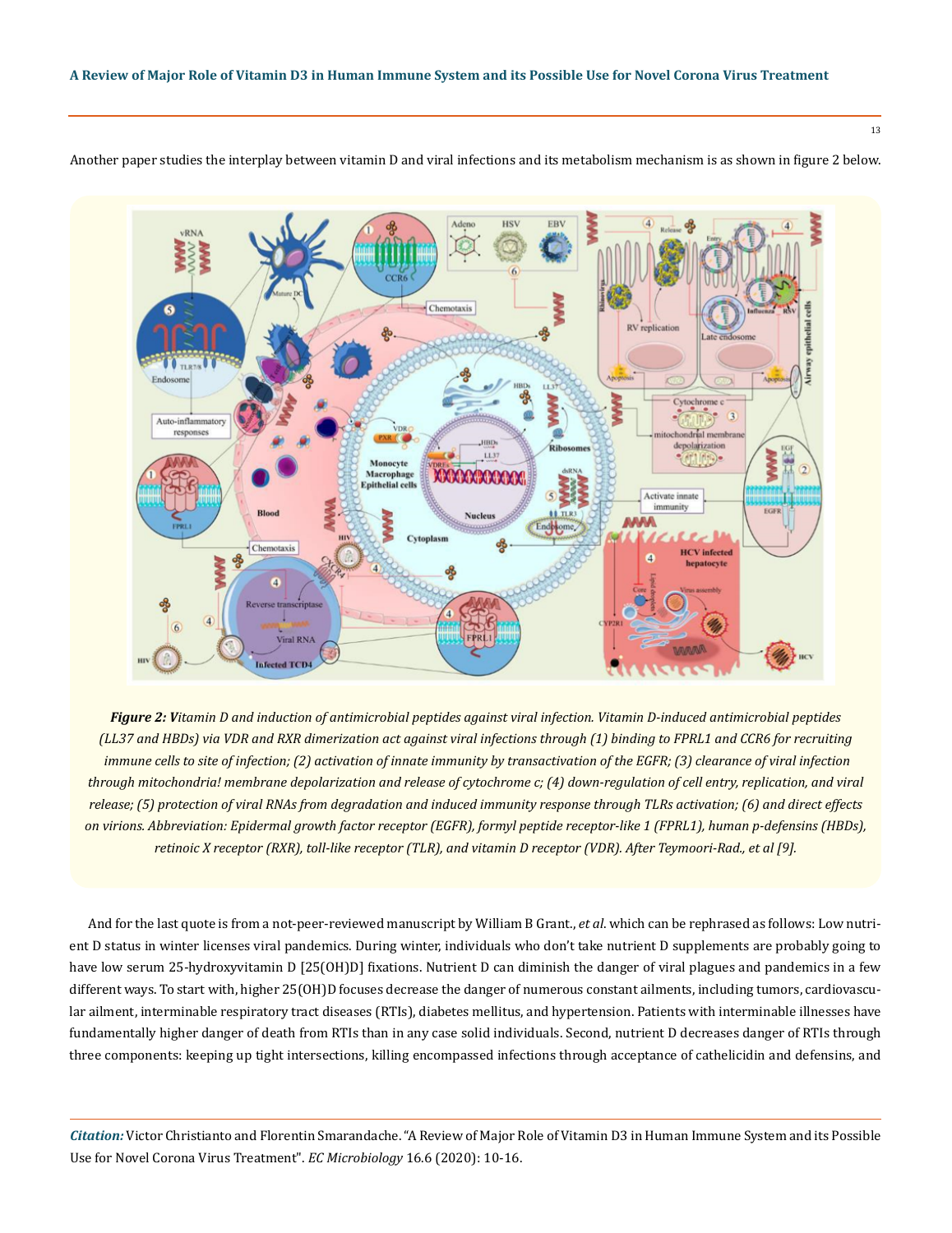diminishing creation of proinflammatory cytokines by the inborn safe framework, along these lines lessening the danger of a cytokine storm prompting pneumonia [7].

In their abstract, they conclude: "From the accessible proof, we estimate that raising serum 25(OH)D fixations through nutrient D supplementation could lessen the rate, seriousness, and danger of death from flu, pneumonia, and the current COVID-19 scourge" [7].

Despite all of the above advantages of Vitamin D/D3 for human immune system, one of the problems is that there is seemingly deficiency of Vitamin D, as reported in Poland's recent guideline, which can be rephrased as follows: Nutrient D insufficiency is a significant general medical issue around the world. Nutrient D lack presents a noteworthy hazard for both skeletal and non-skeletal disarranges and various long lasting negative wellbeing results. The targets of this proof based rules archive are to give social insurance experts in Poland, a refreshed suggestion for the counteraction, finding and treatment of nutrient D lack [8].

## **How to get a daily intake of Vitamin D and D3 as per required [10]**

We have reviewed possible efficacy of Vitamin D/D3 in improving human immune system, including from Covid-19. Now the question is how we can obtain rapid medicine for daily intake of the entire population. The answer could be quite simple: sunbathing (exposing your body to sunlight in the morning) and nutrition and/or with vegetables.

#### **Sunbathing**

At the point when our progenitors were living in the tropics, daylight on-skin was their fundamental wellspring of nutrient D. At the point when daylight sparkles on skin it produces nutrient D3. All things considered, just a segment of ultra-violet in daylight carries out the responsibility, known as UV-B. The frequencies for UV-B go from 280 to 315 nanometres and nutrient D is best-delivered by light in the range 295 to 297 nanometres. Uncovering the vast majority of your skin to solid daylight for around 20 minutes can deliver somewhere in the range of 10,000 and 20,000 IU of nutrient D3, in the event that your skin is reasonable. By and large (In the event that you are darker looking, you may take an hour or more to create a similar sum).

#### **Vegetables**

Nutrient D nourishment sources can be either vegetable or creature. Vegetable sources are chiefly green growth (which a great many people don't eat, yet it gets into the natural way of life through fish) mushrooms. Wild mushrooms can create very considerable measures of nutrient D2 (ergocalciferol) in the event that they have been presented to solid daylight.

Business mushrooms are developed inside and not exposed to UVB light. Therefore they contain no nutrient D. Nonetheless, it merits realizing that on the off chance that you illuminate developed mushrooms that you purchase at a store, by setting them in solid daylight for 30 minutes or something like that, you can create around 1500 IU of nutrient D2 per medium-sized punnet. So, this sort of nutrient D can happen normally in our eating routine. We can utilize it, yet it's not the perfect structure for us. Our bodies are upgraded for nutrient D3, the thoughtful our skin produces. In any case, getting all your nutrient D as vegetable-sourced nutrient D2 would be a whole lot better than getting no nutrient D by any means.

#### **Animal source of vitamin D**

Cod liver oil (just a couple of teaspoons daily for a grown-up) can be utilized to give some nutrient D3. Common cod liver oil contains around 5000 IU of nutrient A, however just 500 IU of nutrient D per teaspoon. If you somehow managed to drink a few teaspoons every day (not suggested), the nutrient A would arrive at dangerous levels before you got enough nutrient D. Some cod liver oils are handled to expel the regular nutrients. At that point in the wake of preparing, manufactured nutrient An and nutrient D2 are included go into the

*Citation:* Victor Christianto and Florentin Smarandache. "A Review of Major Role of Vitamin D3 in Human Immune System and its Possible Use for Novel Corona Virus Treatment". *EC Microbiology* 16.6 (2020): 10-16.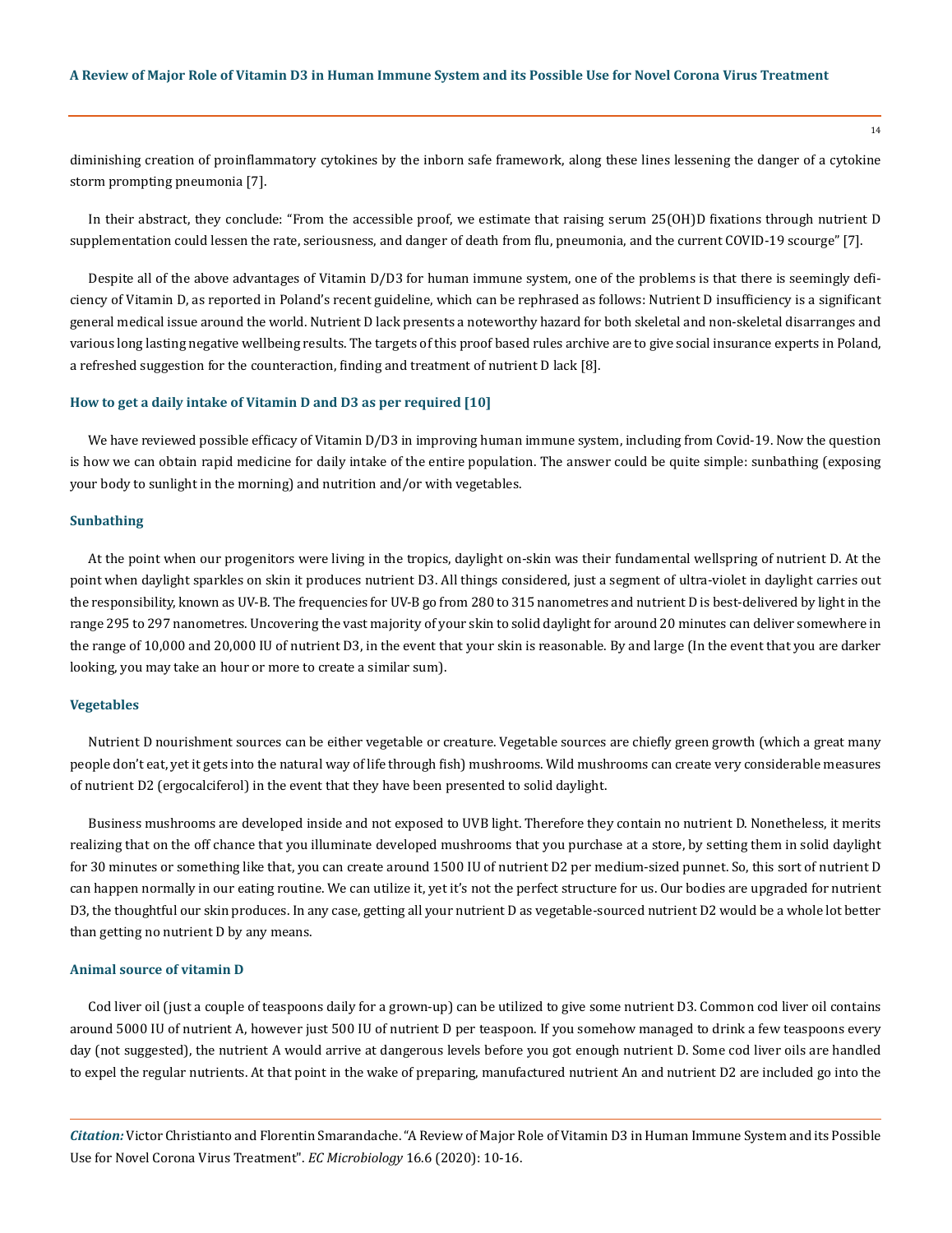oil. The regular extents of nutrient A to nutrient D may likewise be changed in such oils. Likewise, nutrient A may vie for ingestion with nutrient D, so on the off chance that you are attempting to raise your nutrient D levels, taking additional nutrient A (retinol) could be counter-profitable.

#### **Vitamin D supplement**

The most straightforward and maybe most secure approach to build your nutrient D level is to utilize nutrient D3 (cholecalciferol) supplements. Enhancements of nutrient D2 (ergocalciferol) are likewise accessible, yet are presumably less powerful. Nutrient D3 supplements are broadly accessible in many nations. In most first-world nations you would now be able to get nutrient D3 in case estimates extending from 400 IU to 10,000 IU, or even 50,000 IU. Unfortunately, a few nations limit the most extreme nutrient D case size to 400 IU or 1000 IU. This makes it harder, and progressively costly to take a successful portion. Yet, even in those nations, you can for the most part request nutrient D on the web.

#### **Sunlamps**

One final other option, for individuals with profound pockets – you can utilize a sheltered tanning bed to give UV-B to your skin lasting through the year, in absolutely controlled portions. UV lights are likewise accessible to do something very similar. The gear needs to give precisely the correct frequencies of UV light, in the correct extents, so as to be sheltered. Purchase from a trustworthy maker and use carefully as per their directions. Additionally, know that tanning beds and sunlamps may not create a similar nature of light for an incredible duration. So, follow producer's proposal for recharging tubes.

We hope that we made it quite clear that certain treatments do exist for Covid-19 based on existing knowledge on the major role of Vitamin D in human immune system, in particular for anti-viral treatment.

So, what is the best way to keep daily intake of Vitamin D/D3?

Presently you recognize what your choices are for getting the nutrient D your body needs. The vast majority should focus on daylight and supplementation, which isn't to dishearten you from eating fish! Fish - from unpolluted waters - is a solid nourishment, yet it can just go so far in meeting your nutrient D needs, except if it frames an enormous piece of your eating regimen. Both daylight and supplementation should be utilized with care and comprehension, for various reasons. Daylight can harm your skin in the event that you take a lot at once. Learn and read more about safe Vitamin D from sunlight. Nutrient D Supplements must be taken in suitable dosages, which are not the equivalent for everybody. At last, while expanding your degree of nutrient D to approach ideal, it is significant that different supplements are likewise taken in the correct amounts, especially calcium, magnesium, nutrient K and nutrient A [10].

For other sources of information regarding nutrition and phytomedicine, see [11-13].

#### **Concluding Remarks**

We reviewed a major role of Vitamin D and D3 in human immune system. This is just an early schematic paper, it would need more study to establish which the suggested medicinal plants or nutrition related to Vitamin D/D3 are the most beneficial for improving human immune system.

We hope that this short review article can be found useful for policy makers of health in reducing the effect of Covid-19 in many countries.

#### **Acknowledgement**

The authors are grateful to Sibylle Gabriel who informed us a recent video lecture by Prof Luc Montagnier [1].

*Citation:* Victor Christianto and Florentin Smarandache. "A Review of Major Role of Vitamin D3 in Human Immune System and its Possible Use for Novel Corona Virus Treatment". *EC Microbiology* 16.6 (2020): 10-16.